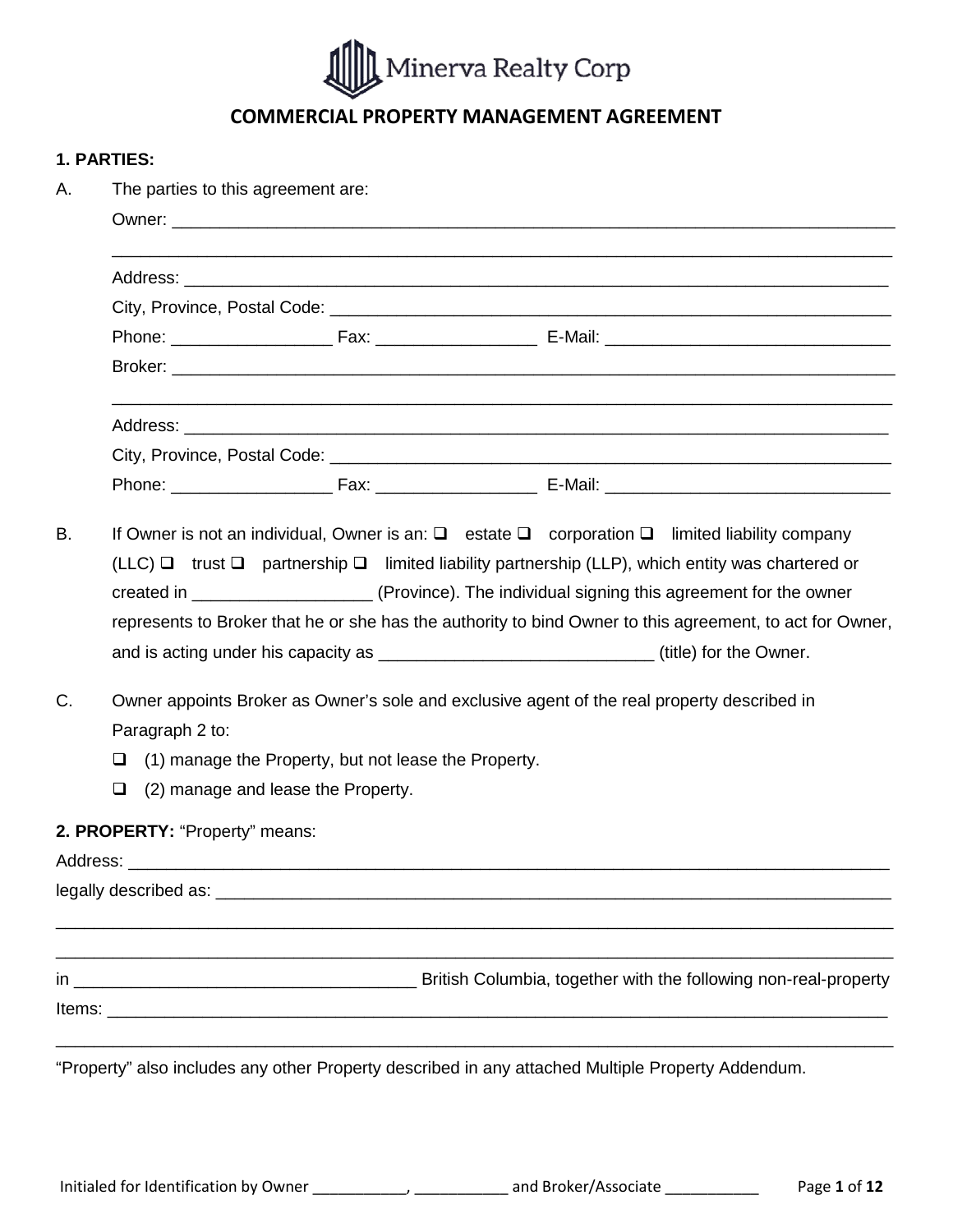#### **3. TERM:**

A. Primary Term: The primary term of this agreement begins and ends as follows:

Commencement Date: <br>
Expiration Date:

B. Automatic Extension: Unless either party provides written notice of termination to the other party at least 30 days before the Expiration Date, this agreement will automatically extend on a monthly basis until either party terminates by providing at least 30 days written notice to the other party.

## **4. AUTHORITY OF BROKER:**

A. Management Authority: Owner grants to Broker the following authority which Broker may exercise when and to the extent Broker determines to be in Owner's interest:

(1) collect and deposit for Owner rents and other charges (for example, returned check charges and late charges) from tenants in the Property in a trust account;

(2) collect and deposit security deposits from tenants in:

 $\Box$  (a) a trust account separate from the account described under Paragraph 4A(1);

 $\Box$  (b) the same trust account described under Paragraph 4A(1);

(3) pay from the account described under Paragraph 4A(1) expenses to operate the Property, including but not limited to, maintenance, taxes, insurance, utilities, repairs, security, management fees, leasing fees, and expenses authorized under this agreement;

(4) hire contractors to renovate, remodel, or redecorate the Property provided that Broker does not expend more than \$ for any single renovation, remodel, or redecoration without Owner's consent;

(5) terminate leases for the Property, negotiate lease terminations, and serve notices of termination;

(6) institute and prosecute, at Owner's expense, actions to: (a) evict tenants in the Property; or

(b) recover possession of the Property;

(7) settle, compromise, or withdraw any action described in Paragraph 4A(6);

(8) negotiate and make reasonable concessions to tenants or former tenants in the Property;

(9) report payment histories of tenants in the Property to consumer reporting agencies;

(10) obtain information from any holder of a note secured by a lien on the Property and any insurance company insuring all or part of the Property;

(11) authorize inspectors, appraisers, contractors, and other brokers and their associates to access the Property at reasonable times for purposes contemplated by this agreement and to lend keys and disclose security codes to such persons to enter the Property;

(12) display or remove signs, as broker determines appropriate, on the Property in accordance with applicable laws, ordinances, and restrictions; and

(13) perform other necessary services related to the management of the Property.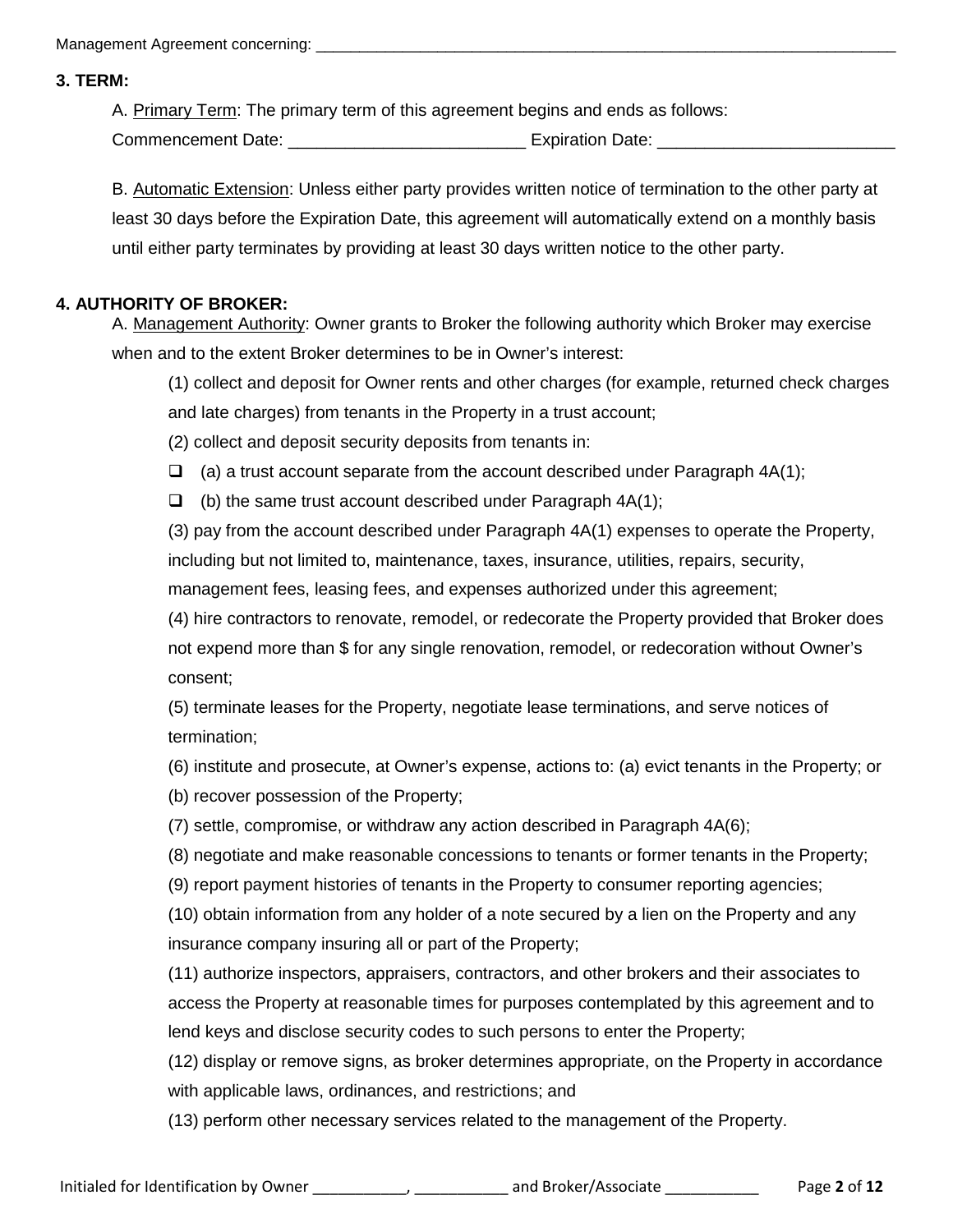B. Leasing Authority: This Paragraph 4B applies only if Broker has the authority to lease the Property under Paragraph 1C. Owner grants to Broker the following authority which Broker may exercise when and to the extent Broker determines to be in Owner's interest:

(1) advertise the Property for lease by means and methods that Broker determines are reasonably competitive, including but not limited to creating and placing advertisements with interior and exterior photographic and audio-visual images of the Property and related information in any media, including the Internet;

(2) place "For Lease" signs, "For Information" signs, or other signs on the Property in accordance with applicable laws, regulations, ordinances, restrictions, and owners' association rules;

(3) remove all other signs offering the Property for sale or lease;

(4) submit the Property as a listing with one or more listing services at any time the Property is marketed for lease and to change or terminate such listings;

(5) authorize other brokers, their associates, and their clients to access the Property at reasonable times and to lend keys and disclose security codes to such persons to enter the Property;

(6) duplicate keys and access devices to facilitate convenient and efficient showings of the Property and to lease the Property;

(7) verify information and references in rental applications from prospective tenants;

(8) offer to pay another broker from the compensation Broker receives under this agreement a portion of the compensation received by Broker;

(9) negotiate and execute leases on Owner's behalf for the Property at market rates and on competitively reasonable terms for initial terms of not less than months and not more than months and in accordance with any instructions in Paragraph 20;

(10) negotiate and execute any amendments, extensions, or renewals to any leases for the Property on Owner's behalf;

(11) collect application fees from prospective tenants; and

(12) perform other necessary services related to the leasing of the Property.

## C. Record Keeping: Broker will:

(1) maintain accurate records related to the Property and retain such records for not less than 4 years;

(2) file reports with the Internal Revenue Service which Broker may be required to file concerning funds received on behalf of Owner under this agreement (for example, Form 1099); (3) send to Owner each  $\Box$  quarter  $\Box$  month a statement of receipts, disbursements, and charges and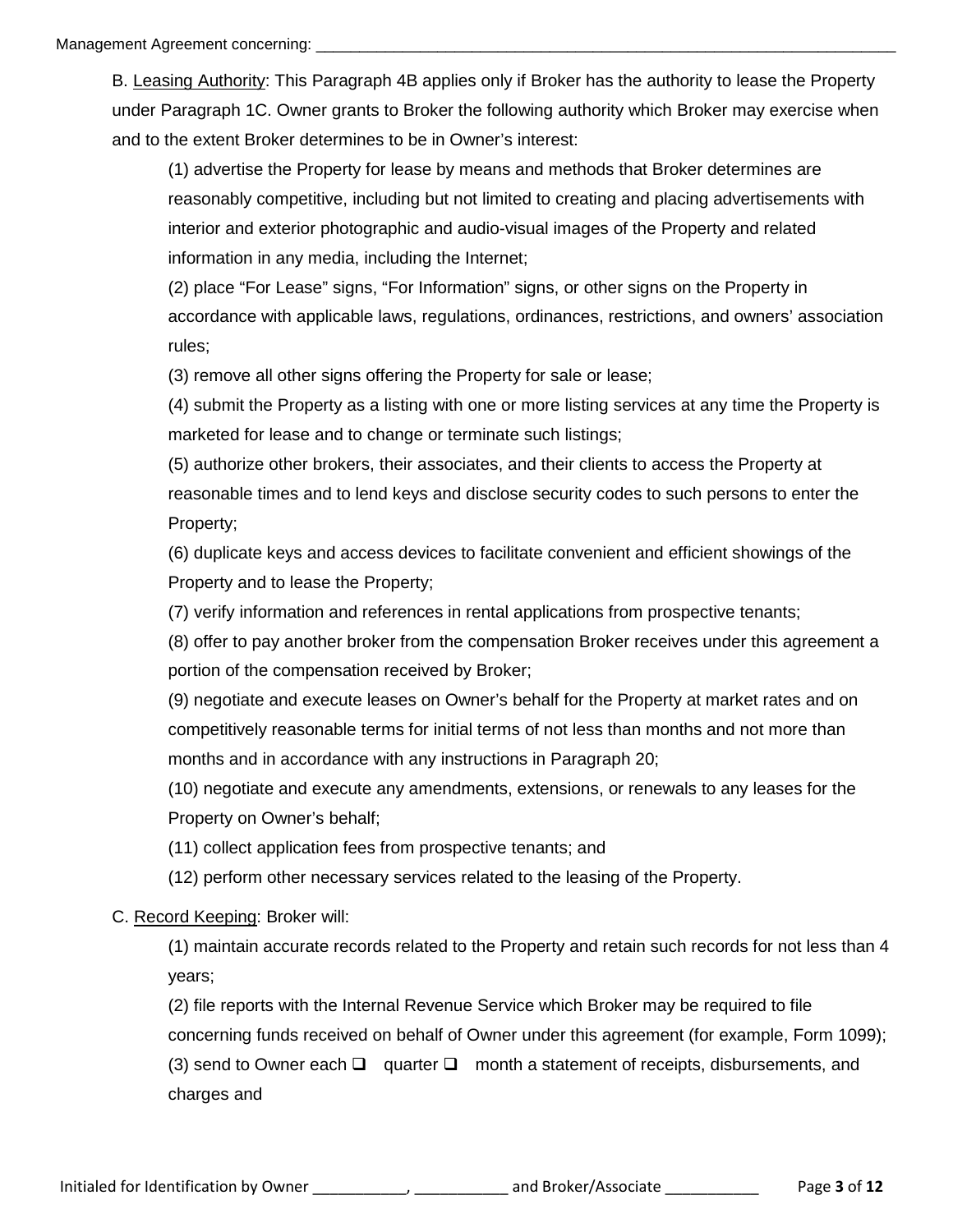(4) remit to Owner the funds collected by Broker for Owner under this agreement, less authorized deductions:

 $\Box$  (a) on a  $\Box$  quarterly  $\Box$  monthly basis;

 $\Box$  (b) as Owner may instruct from time to time.

## D. Security Deposits:

(1) Broker will:

(a) maintain security deposits received from tenants in the trust account described under Paragraph 4A(2); and

(b) in accordance with applicable law and the leases for the Property, account to the tenants for the security deposits, make lawful deductions from the security deposits, and return the security deposit balances to the tenants from the trust account.

(2) After this agreement ends, Broker will deliver to Owner or the Owner's designee the security deposits held by Broker under leases of the Property, less deductions authorized by this agreement, and will send written notices to the tenants that state:

(a) that this agreement has ended;

- (b) the contact information for the Owner or the Owner's designee; and
- (c) that Owner is responsible for accounting for and returning the tenant's security deposit.

(3) If Broker complies with this Paragraph 4D, Owner will indemnify Broker from any claim or loss from a tenant for the return of a security deposit. This Paragraph 4D survives termination of this agreement.

## E. Performance Standard: Broker will:

(1) use reasonable care when exercising Broker's authority and performing under this agreement; and

(2) exercise discretion when performing under this agreement in a manner that Broker believes to be in Owner's interest, provided that Broker will treat any tenant honestly and fairly.

F. Deductions and Offset: Broker may disburse from any funds Broker holds in trust for Owner:

(1) any compensation due Broker under this agreement;

(2) any funds Broker is authorized to expend under this agreement; and

(3) any reimbursement Broker is entitled to receive under this agreement.

## G. Insurance and Attorneys:

(1) Broker may not file a claim for a casualty loss with the carrier insuring the Property. Broker may communicate with the carrier to facilitate the processing of any claim Owner may file or other matters that Owner instructs Broker to communicate to the carrier.

(2) Broker may not directly or indirectly employ or pay a lawyer to represent Owner. Broker may communicate with Owner's attorney in accordance with Owner's instructions.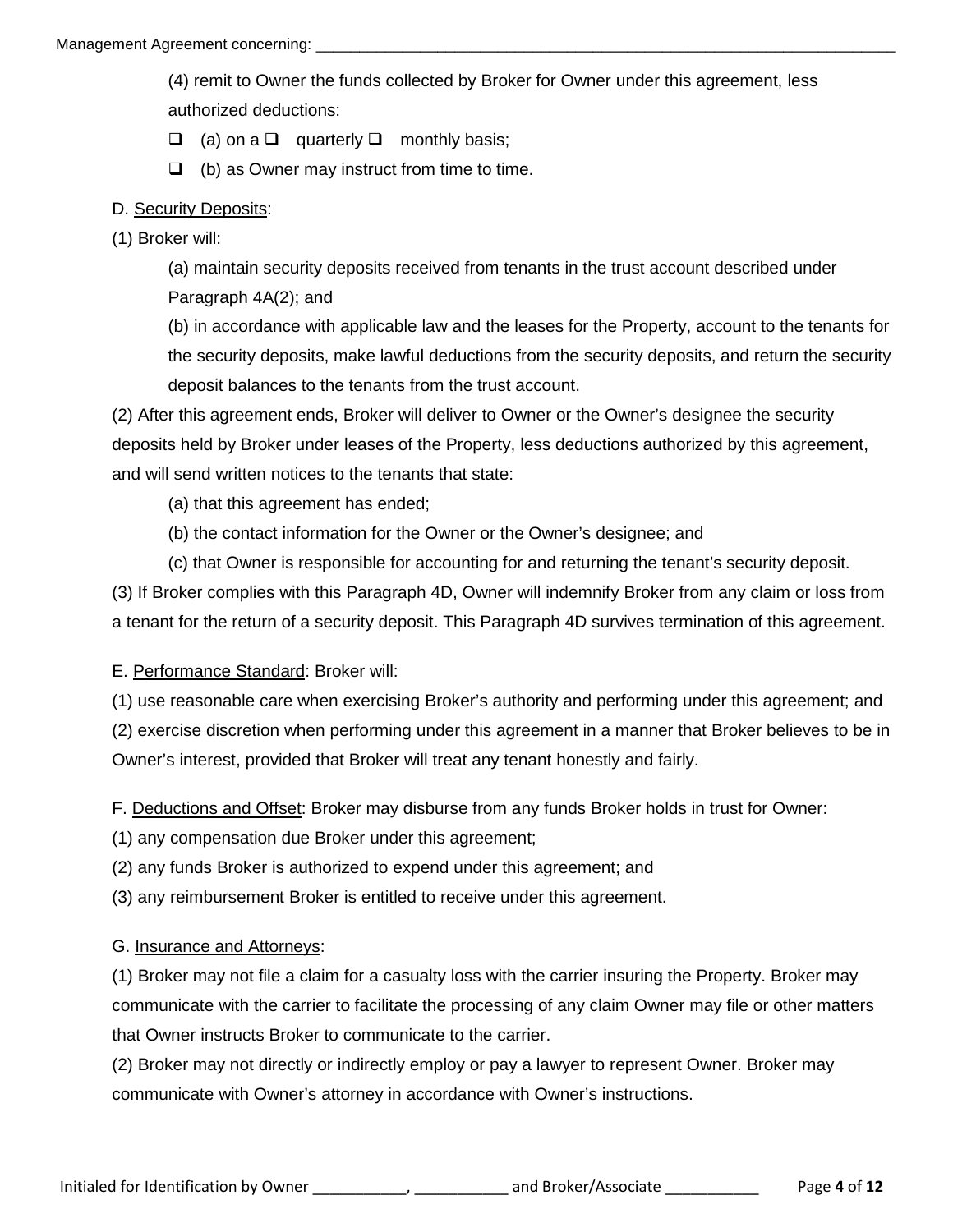Management Agreement concerning:

**5. RELATIONSHIP OF THE PARTIES:** This agreement does not create a partnership or joint venture between the parties. Broker is an independent contractor.

**6. LEGAL COMPLIANCE:** The parties will comply with all obligations, duties, and responsibilities under the British Columbia Property Code, fair housing laws, and any other statute, administrative rule, ordinance, or restrictive covenant applicable to the use, leasing, management, or care of the Property.

**7. RESERVES:** Upon execution of this agreement, Owner will deposit the following amount with Broker to be held in a trust account as a reserve for Owner: \$ the reserve to pay any expense related to the management of the Property (including but not limited to Broker's fees). If the balance of the reserve becomes less than the amount stated, Broker may: (a) deduct an amount that will bring the balance to the amount stated from any subsequent rent received on behalf of Owner and deposit the amount into the reserve; or (b) notify Owner that Owner must promptly deposit additional funds with Broker to bring the balance to the amount stated.

**8. ADVANCES:** Owner will, in advance, provide Broker all funds necessary for the leasing and management of the Property. Broker is not obligated to advance any money to Owner or to any other person.

#### **9. OWNER'S REPRESENTATIONS:**

A. General: Except as disclosed in Paragraph 20, Owner represents that:

(1) Owner has fee simple title to and peaceable possession of the Property and all its improvements and fixtures, unless rented, and the legal capacity to lease the Property;

(2) Owner is not bound by another agreement for the management of the Property that is or will be in effect during this agreement;

(3) if Broker has the authority to lease the Property under Paragraph 1C, Owner is not bound by: (a) another agreement with another broker for the lease of the Property that will be in effect during this agreement; or (b) any agreement or covenant that prohibits owner from leasing the Property;

(4) Owner is not delinquent in the payment of any property taxes, owners' association fees,

property insurance, mortgage, or any encumbrance on or affecting the Property;

(5) the Property is not subject to the jurisdiction of any court; and

(6) all information related to the Property that Owner provides to Broker is true and correct to the best of Owner's knowledge.

## B. Property Condition: (*select (1) or (2) below*)

 $\Box$  (1) Except as stated below, in this agreement, or in any addendum, Owner is not aware of:

(1) any condition affecting the Property that materially affects the health or safety of an ordinary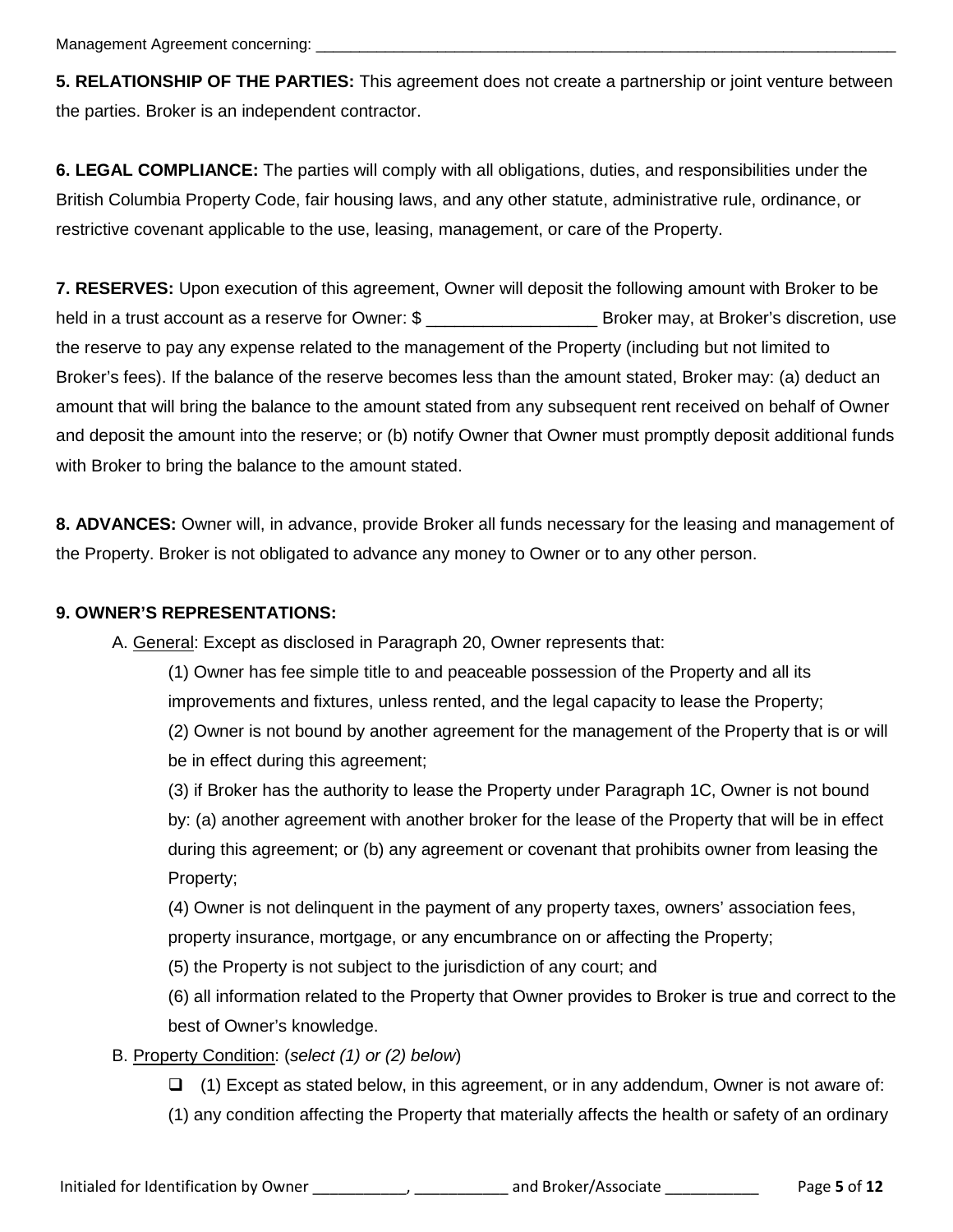tenant; (2) any environmental hazard on the Property; or (3) any violation of any ordinance, statute, restriction, or law related to the Property.

 $\Box$  (2) Owner has completed a Commercial Property Condition Statement which is attached to this Agreement.

## **10. OWNER'S COOPERATION:**

A. Owner agrees to:

(1) cooperate with Broker to facilitate the management of the Property;

(2) not deal with or negotiate with any tenant in the Property concerning any matter related to the management of the Property but refer all such dealings to Broker;

(3) not enter into a management agreement with another broker for the management of the Property to become effective during this agreement;

(4) provide Broker with copies of any existing leases or rental agreements related to the Property;

(5) provide Broker with keys and access devices to the Property;

(6) provide Broker with copies of all warranties related to the Property or any item in the Property;

(7) tender to Broker any security deposits paid by any existing tenants in the Property;

(8) complete any disclosures or notices required by law or a lease of the Property;

(9) amend applicable notices and disclosures if a material change occurs during this agreement; and

(10) notify Broker if Owner becomes delinquent in the payment of: (a) any mortgage or other encumbrance secured by the Property; (b) property taxes; (c) property insurance; or (d) owners' association fees.

B. If Broker has the authority to lease the Property under Paragraph 1C, Owner further agrees to

(1) cooperate with Broker to facilitate the showing, marketing, and lease of the Property;

(2) not rent or lease the Property to anyone without Broker's prior written approval;

(3) not negotiate with any prospective tenant who might contact Owner directly, but refer all prospective tenants to Broker;

(4) not deal with or negotiate with any tenant in the Property concerning any matter related to the leasing of the Property but refer all such dealings to Broker; and

(5) not enter into a listing agreement with another broker for the rental or leasing of the Property to become effective during this agreement.

## **11. INSURANCE:**

A. At all times during this agreement, Owner must maintain in effect: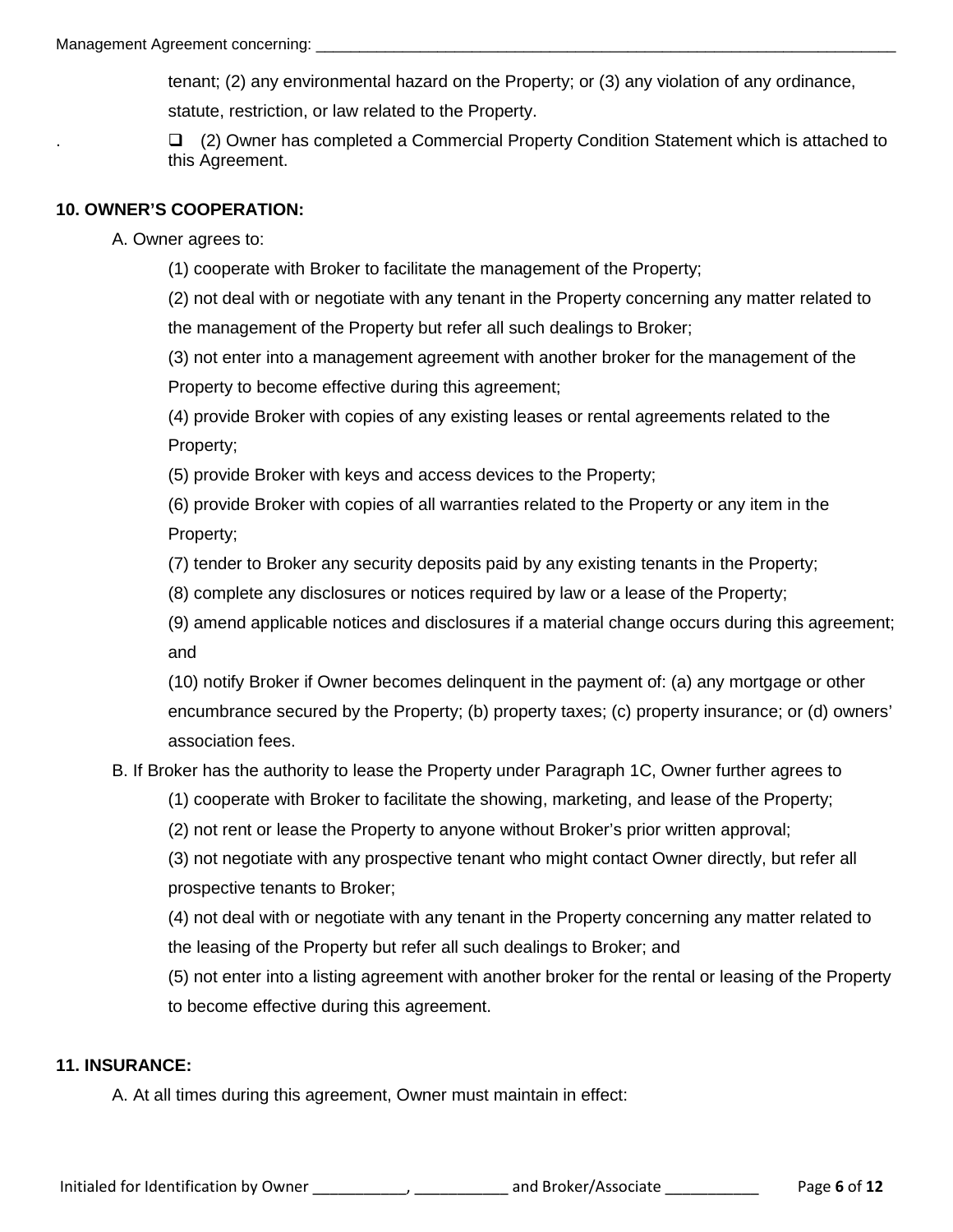(1) a public liability insurance policy that names Broker as a co-insured or additional insured and covers losses related to the Property in an amount of not less than \$ \_\_\_\_\_\_\_\_\_\_\_\_\_\_\_\_\_\_\_\_\_\_\_\_\_on an occurrence basis; and

(2) an insurance policy for the Property in an amount equal to the reasonable replacement cost of the Property's improvements and that contains endorsements which contemplate the leasing of the Property with vacancies between lease terms.

(3) rental replacement insurance in an amount not less than the annual expected rentals of the Property.

B. Not later than the 15th day after the Commencement Date, Owner must deliver to Broker copies of certificates of insurance evidencing the coverage required under Paragraph 11A. If the coverage changes at any time during this agreement, Owner must deliver to Broker a copy of the insurance certificate evidencing the change not later than 10 days after the change.

C. If Owner fails to comply with Paragraphs 11A or 11B, Broker may:

(1) purchase insurance that will provide Broker the same coverage as the required insurance under Paragraph 11A(1) and Owner must promptly reimburse Broker for such expense; or

(2) exercise Broker's remedies under Paragraph 17.

D. Owner will comply with all the requirements of the insurance policies obtained in compliance with Paragraph 11A.

**12. BROKER'S FEES:** All fees to Broker under this agreement are payable in \_\_\_\_\_\_\_\_\_\_\_\_\_\_\_\_\_ British Columbia. This Paragraph 12 survives termination of this agreement with regard to fees earned during this agreement which are not payable until after its termination. Broker may deduct any fees under this Paragraph 12 from any funds Broker holds in trust for Owner. If more than one property or unit is made part of and subject to this agreement, each of the provisions below will apply to each property or unit separately.

 $\Box$  A. Management Fees: Each month Owner will pay Broker the greater of \$  $\Box$ management fee) or: *(Check one box only.)*

 $\Box$  (1) % of the base monthly rents  $\Box$  and additional rents, collected that month.

 $\Box$  (2)

A vacancy in the Property or failure by a tenant to pay rent does not excuse payment of the minimum management fee. Management fees under this Paragraph 12A are earned daily and are payable not later than the last day of each month.

□ B. Leasing Fees for New Tenancies: Each time the Property is leased to a new tenant, Owner will pay Broker a leasing fee equal to: *(Check one box only.)*

 $\Box$  (1) % of the base rents  $\Box$  and additional rents, to be paid under the lease.

(2) \_\_\_\_\_\_\_\_\_\_\_\_\_\_\_\_\_\_\_\_\_\_\_\_\_\_\_\_\_\_\_\_\_\_\_\_\_\_\_\_\_\_\_\_\_\_\_\_\_\_\_\_\_\_\_\_\_\_\_\_\_\_\_\_\_\_\_\_\_\_\_\_\_\_.

The leasing fees under this Paragraph 12B are earned and payable at the time the lease is executed.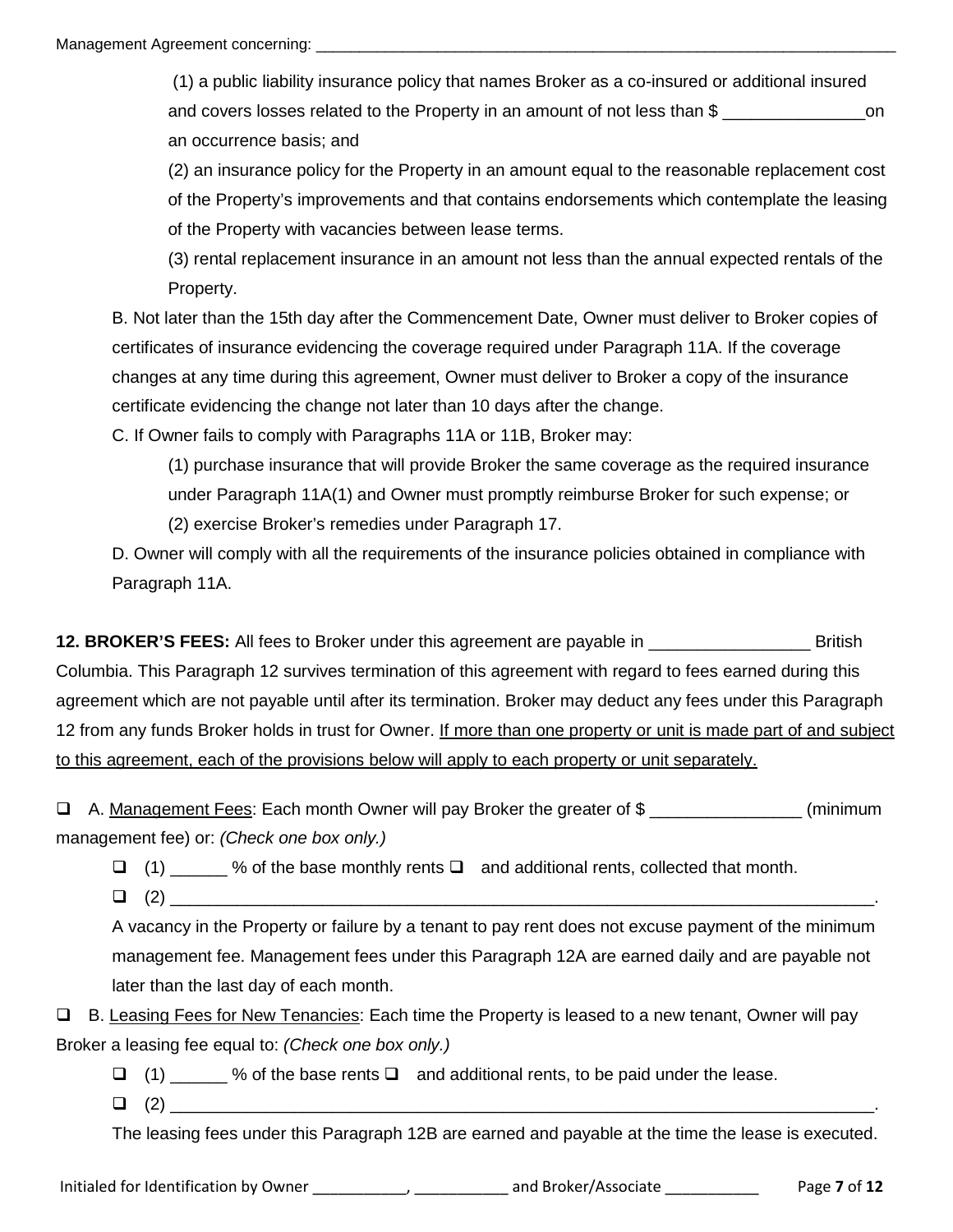Management Agreement concerning:

 C. Renewal or Extension Fees: Each time a tenant in the Property renews or extends a lease, Owner will pay Broker a renewal or extension fee equal to: *(Check one box only.)*

 $\Box$  (1)  $\Box$  % of the base rents  $\Box$  and additional rents, to be paid under the renewal or extension.  $\Box$  (2)

The renewal or extension fees under this Paragraph 12C are earned at the time the renewal or lease is executed by the parties to the lease and are payable at the time the renewal or extension is effective. For the purposes of this paragraph, a new lease for the same Property with the same tenant then occupying the Property is an extension or renewal. This Paragraph 12C does not apply to month-tomonth renewals or month-to-month extensions.

#### □ D. Fees in the Event of a Sale:

(1) Fee if a Tenant Purchases Property: If at any time during this agreement or within \_\_\_\_\_\_ days after it ends, Owner sells the Property to a tenant who occupied the Property during the term of this agreement, Owner will pay Broker a fee equal to: *(Check one box only.)*

 $\Box$  (a)  $\Box$  % of the sales price.

 $\Box$  (b)

Fees under this Paragraph 12D(1) are earned at the time Owner agrees to sell the Property and are payable at the time the sale closes.

(2) Fee if Buyer is Procured through Broker: If during this agreement, Owner agrees to sell the

Property to a person other than a tenant who occupied the Property and Broker procures the buyer, directly or through another broker, Owner will pay Broker a fee equal to: *(Check one box only.)*

 $\Box$  (a)  $\Box$  % of the sales price.

 $\Box$  (b)

Fees under this Paragraph 12D(2) are earned at the time Owner agrees to sell the Property and are payable at the time the sale closes.

(3) Sale Coordination Fees: If at any time during this agreement Owner agrees to sell the Property and Broker is not paid a fee under Paragraph 12D(1) or (2), Owner will pay Broker \_\_\_\_\_\_\_\_\_\_\_\_\_\_\_\_ for Broker's time and services to coordinate showings, inspections, appraisals, repairs, and other related matters. Fees under this Paragraph 12D(3) are earned at the time such services are rendered and payable upon Owner's receipt of Broker's invoice.

(4) Definition: "Sell" means to agree to sell, convey, transfer or exchange any interest in the Property whether by oral or written agreement or option.

(5) Separate Listing Agreement Controls: If Owner sells the Property and pays Broker the fee under a separate written listing agreement between Owner and Broker this Paragraph 12D will not apply.

 E. Service Fees: Each time Broker arranges for the Property to be repaired, maintained, redecorated, or altered as permitted by this agreement, Owner will pay Broker a service fee equal to: *(Check one box only.)*

 $\Box$  (1)  $\%$  of the total cost of each repair, maintenance, alteration, or redecoration.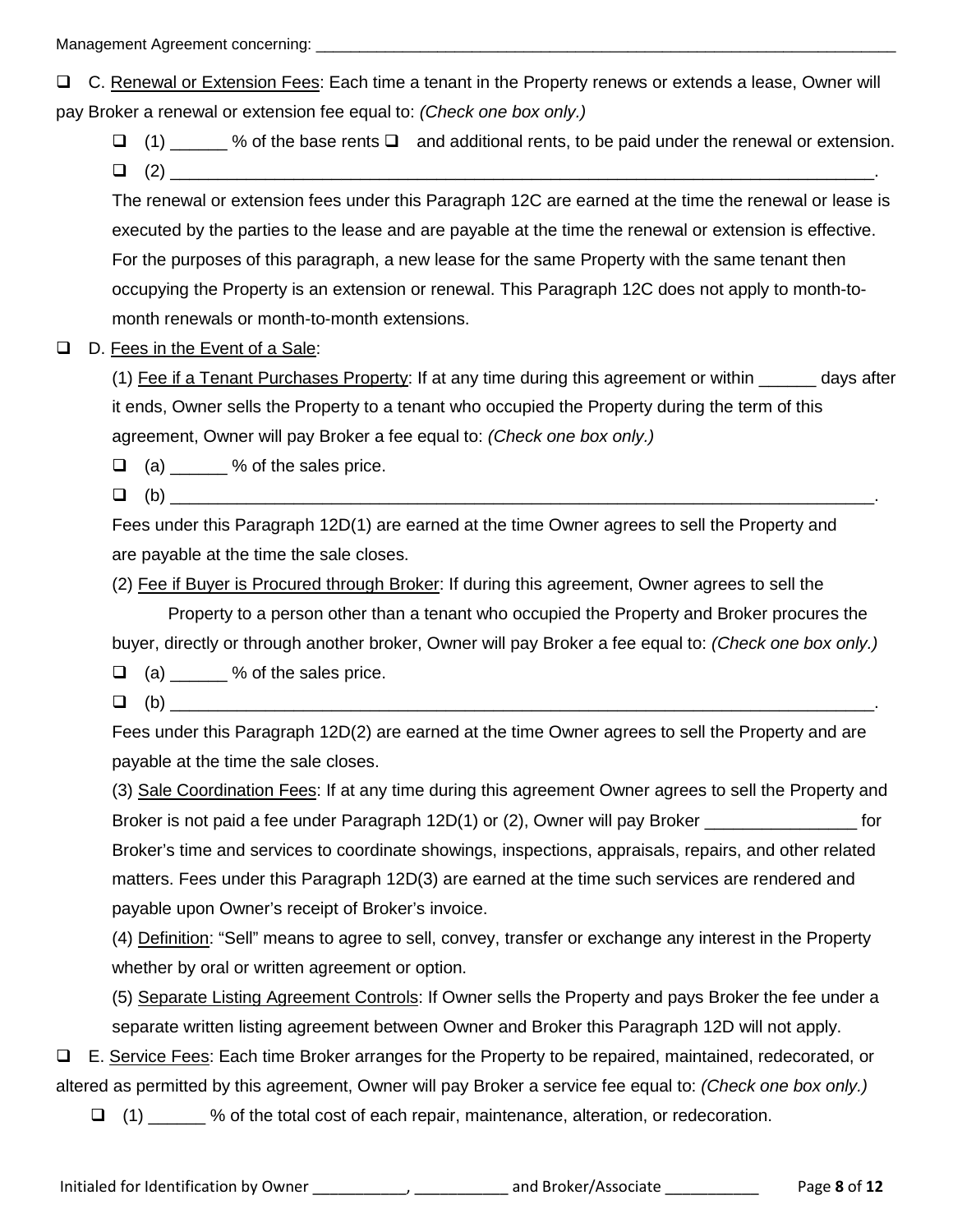Management Agreement concerning: \_\_\_\_\_\_\_\_\_\_\_\_\_\_\_\_\_\_\_\_\_\_\_\_\_\_\_\_\_\_\_\_\_\_\_\_\_\_\_\_\_\_\_\_\_\_\_\_\_\_\_\_\_\_\_\_\_\_\_\_\_\_\_\_\_\_\_

 $\Box$  (2)

The service fees under this Paragraph 12E are earned at the time the repair, maintenance, redecoration, or alteration is made and are payable upon Owner's receipt of Broker's invoice.

□ F. Interest on Trust Accounts: Any trust account Broker maintains under this agreement may be an interest-bearing or income producing account. Broker may retain any interest or income from such account as compensation under this agreement. Broker will remove any interest or income payable under this Paragraph 12F from the trust account not later than the 30th day after the interest or income is paid.

 G. Administrative Fees: If Broker collects administrative charges from tenants or prospective tenants, including but not limited to, application fees, returned check fees, or late charges (as authorized under Paragraph 4A), Broker will retain such fees as compensation under this agreement. The administrative fees under this Paragraph 12G are earned and payable at the time Broker collects such fees.

 H. Fees Related to Legal Proceedings: If Owner requests or instructs Broker to appear in any legal proceeding or deposition related to the Property (including, but not limited to, evictions, tenant disputes, security deposit disputes, and suits for damages), Owner will pay Broker \$ \_\_\_\_\_\_\_\_\_\_\_\_\_\_\_\_\_\_\_ per

for Broker's time expended in such matters and in preparation of such matters. Fees under this Paragraph 12H are earned at the time the services are rendered and payable upon Owner's receipt of Broker's invoice.

\_\_\_\_\_\_\_\_\_\_\_\_\_\_\_\_\_\_\_\_\_\_\_\_\_\_\_\_\_\_\_\_\_\_\_\_\_\_\_\_\_\_\_\_\_\_\_\_\_\_\_\_\_\_\_\_\_\_\_\_\_\_\_\_\_\_\_\_\_\_\_\_\_\_\_\_\_\_\_\_\_\_\_\_\_\_\_ \_\_\_\_\_\_\_\_\_\_\_\_\_\_\_\_\_\_\_\_\_\_\_\_\_\_\_\_\_\_\_\_\_\_\_\_\_\_\_\_\_\_\_\_\_\_\_\_\_\_\_\_\_\_\_\_\_\_\_\_\_\_\_\_\_\_\_\_\_\_\_\_\_\_\_\_\_\_\_\_\_\_\_\_\_\_\_

 $\Box$  I. Other:

## **13. RESERVED**.

**14. EXPENSE REIMBURSEMENT:** Upon Owner's receipt of Broker's invoice, Owner will reimburse Broker the following expenses that are related to the leasing or management of the Property: (a) copy charges; (b) charges for long distance telephone calls or facsimile transmissions; (c) regular, express, or certified mail charges; (d) notary fees; (e) photos and videos; (f) reasonable travel expenses, including but not limited to mileage reimbursement (at the standard mileage rate published by the IRS), parking expenses, and tolls; and (g) any other expenditures Broker is authorized to make under this agreement for Owner or that Owner otherwise authorizes Broker to make for Owner.

**15. FUNDS RECEIVED AFTER TERMINATION:** If Broker receives any funds on behalf of Owner after this agreement ends (for example, rent, damages, past due amounts, and others), Broker will deposit those funds in Broker's trust account and will: (a) pay  $\sim$  % of the funds received to Broker as compensation for services (for example, research, accounting, communicating, and processing) rendered at that time; and (b) pay the balance of the funds to Owner. This provision survives termination of this agreement.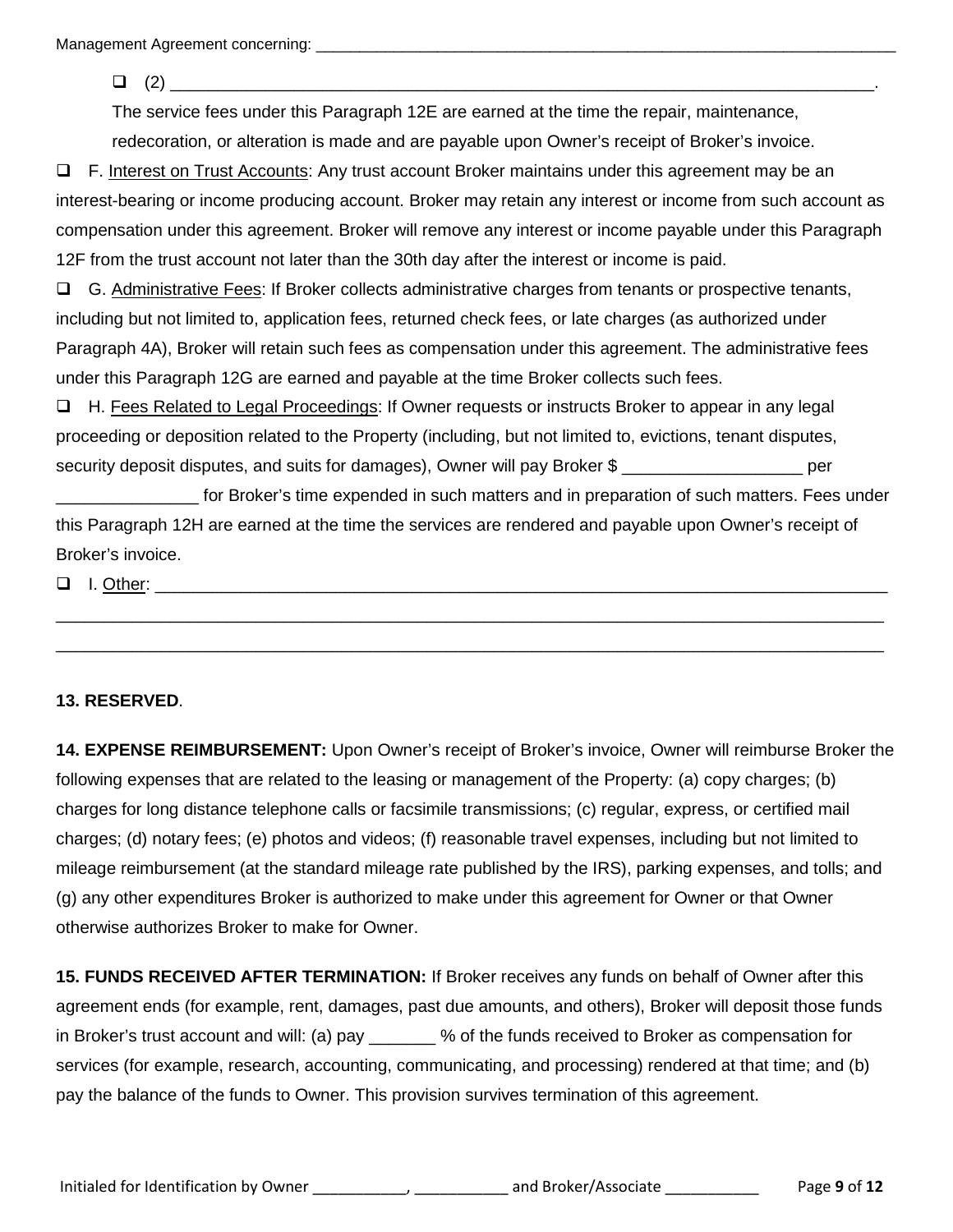#### **16. LIABILITY AND INDEMNIFICATION:**

**A. Broker is not responsible or liable in any manner for personal injury to any person or for loss or damage to any person's real or personal property resulting from any act or omission not caused by Broker's negligence, including but not limited to injuries or damages caused by:**

**(1) other brokers, their associates, inspectors, appraisers, and contractors who are authorized to access the Property;**

**(2) acts of third parties (for example, vandalism, theft, or other criminal acts);**

**(3) freezing or leaking water pipes;**

**(4) a dangerous condition or environmental condition on the Property; or**

**(5) the Property's non-compliance with any law or ordinance.**

**B. Broker is not responsible or liable in any manner for:**

**(1) any late fees or other charges Owner incurs to any creditor caused by late or** 

**insufficient payments by any tenant in the Property; or**

**(2) damages to Owner caused by a tenant's breach of a lease.**

**C. Owner agrees to protect, defend, indemnify, and hold Broker harmless from any damage, costs, attorney's fees, and expenses that:**

**(1) are caused by Owner, negligently or otherwise;**

**(2) arise from Owner's failure to disclose any material or relevant information about the Property;**

**(3) are caused by Owner giving incorrect information to any person; or**

**(4) are related to the management of the Property and are not caused by Broker,** 

**negligently or otherwise.**

**D. Owner is responsible and liable for all contracts and obligations related to the Property (for example, maintenance, service, repair and utility agreements) entered into before or during this agreement by Owner or by Broker under Broker's authority under this agreement. Owner agrees to hold Broker harmless from all claims related to any such contracts.**

**17. DEFAULT:** A party is in default of this agreement if the party fails to cure a breach or any violation of this agreement within 10 days after receipt of written demand to cure the breach from the other party. If either party is in default, the non-defaulting party may: (a) terminate this agreement by providing at least 10 days written notice; (b) recover all amounts due to the non-defaulting party under this agreement; (c) recover reasonable collection costs and attorney's fees; and (d) exercise any other remedy available at law. Broker is also entitled to recover any compensation Broker would have been entitled to receive if Owner did not breach this agreement.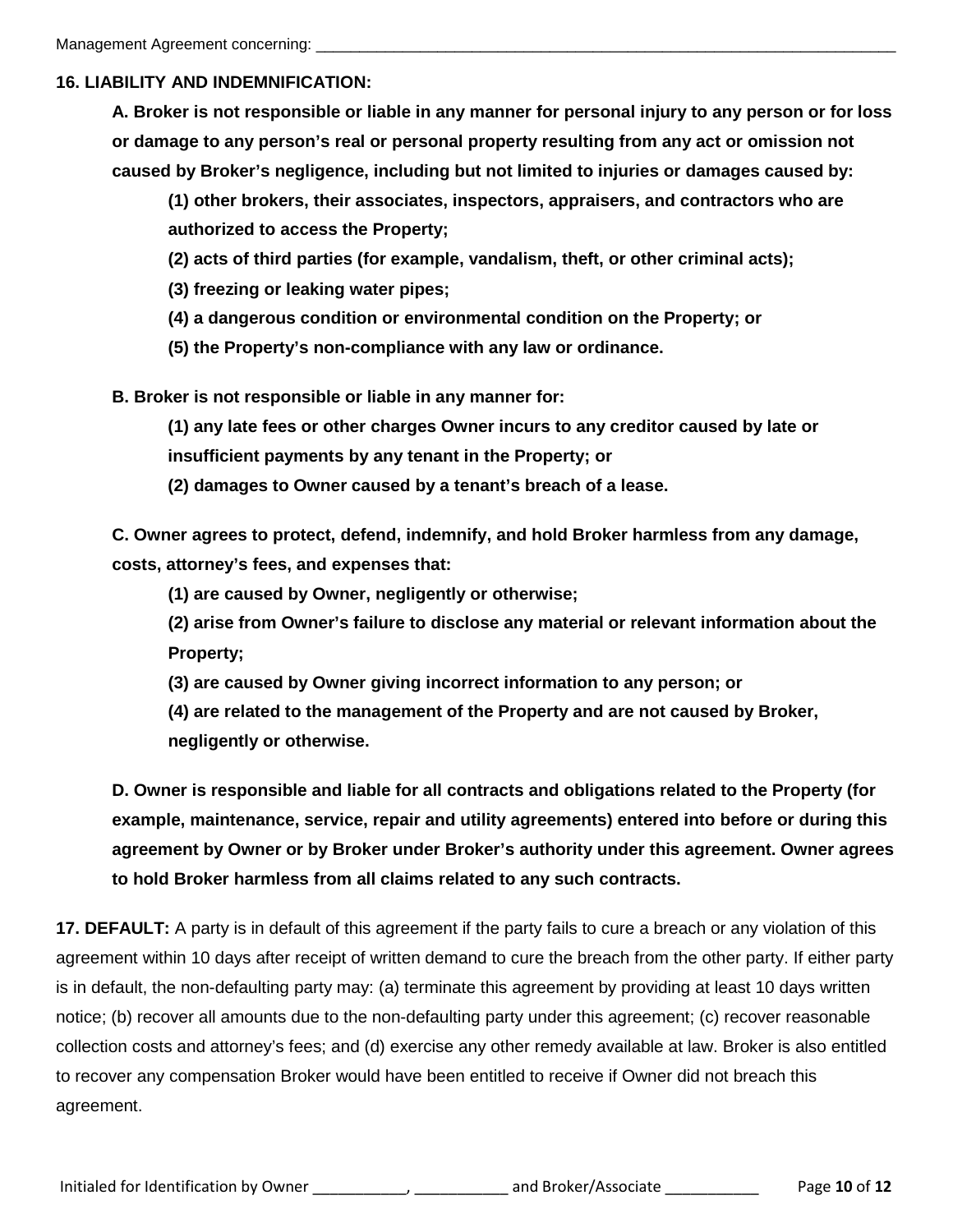Management Agreement concerning:

**18. MEDIATION:** The parties agree to negotiate in good faith in an effort to resolve any dispute related to this agreement that may arise between the parties. If the dispute cannot be resolved by negotiation, the dispute will be submitted to mediation. The parties to the dispute will choose a mutually acceptable mediator and will share the cost of mediation equally.

**19. ATTORNEY'S FEES:** If Owner or Broker is a prevailing party in any legal proceeding brought as a result of a dispute under this agreement or any transaction related to or contemplated by this agreement, such party will be entitled to recover from the non-prevailing party all costs of such proceeding and reasonable attorney's fees.

#### **20. AGREEMENT OF PARTIES:**

A. Entire Agreement: This document contains the entire agreement of the parties and may not be changed except by written agreement.

B. Assignments: Neither party may assign this agreement without the written consent of the other party.

C. Binding Effect: Owner's obligation to pay Broker an earned fee is binding upon Owner and Owner's heirs, administrators, executors, successors, and permitted assignees.

D. Joint and Several: All Owners executing this agreement are jointly and severally liable for the performance of all its terms. Any act or notice to, refund to, or signature of, any one or more of the Owners regarding any term of this agreement, its extension, its renewal, or its termination is binding on all Owners executing this agreement.

E. Governing Law: British Columbia law governs the interpretation, validity, performance, and enforcement of this agreement.

F. Severability: If a court finds any clause in this agreement invalid or unenforceable, the remainder of this agreement will not be affected and all other provisions of this agreement will remain valid and enforceable.

G. Context: When the context requires, singular nouns and pronouns include the plural.

H. Notices: Notices between the parties must be in writing and are effective when sent to the receiving party's address, fax, or e-mail address specified in Paragraph 1.

#### **21. INFORMATION:**

**A. Broker's fees or the sharing of fees between brokers are not fixed, controlled, recommended, suggested, or maintained by the Association of REALTORS**® **or any listing service. B. The Property must be shown and made available to all persons without regard to race, color, religion, national origin, sex, disability, or familial status. Local ordinances and the National Association of REALTORS**® **Code of Ethics may provide for additional protected classes (for example, creed, status as a student, marital status, sexual orientation, or age). C. Broker cannot give legal advice. READ THIS AGREEMENT CAREFULLY. If you do not understand the effect of this agreement, consult an attorney BEFORE signing.**